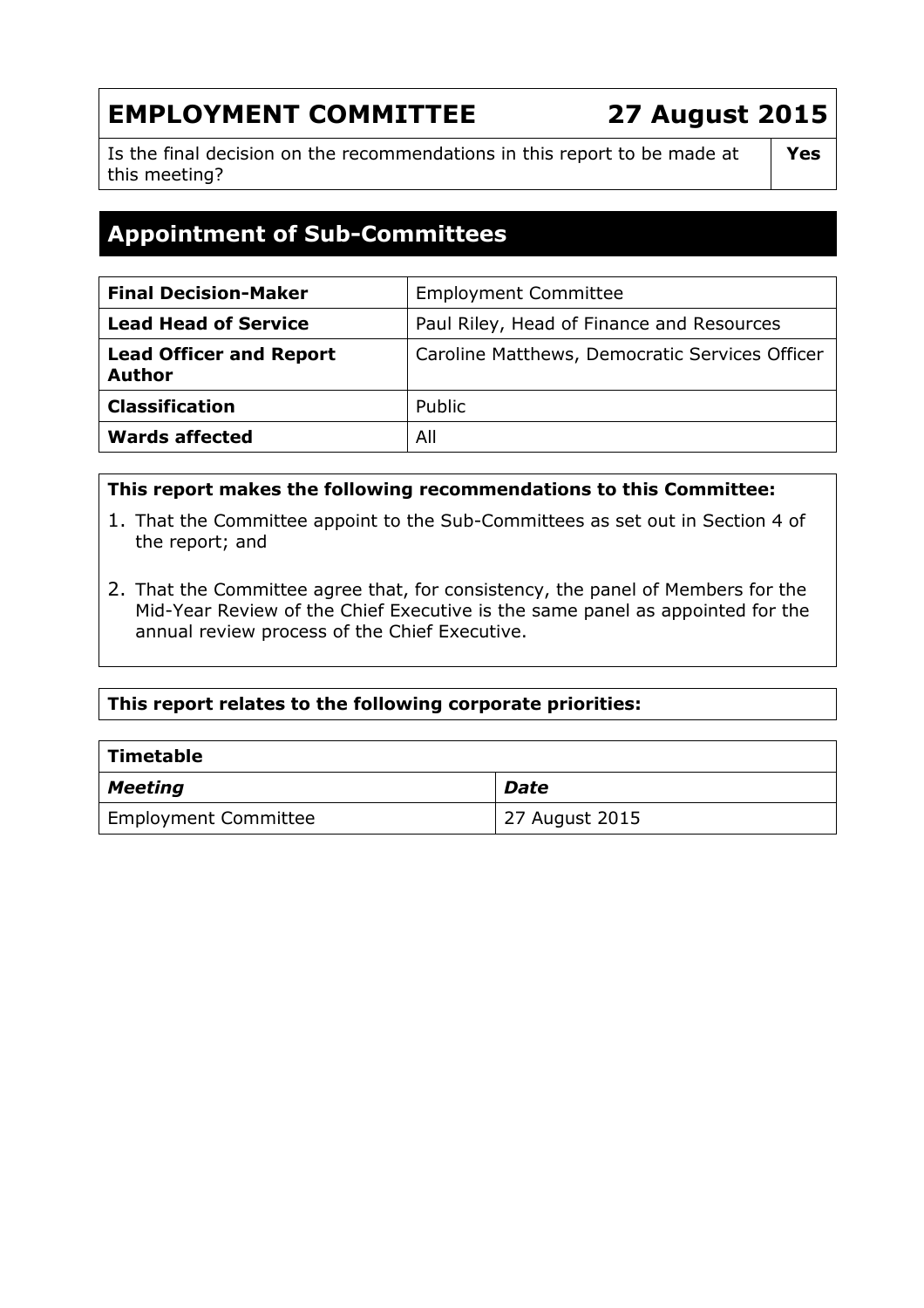#### **1. PURPOSE OF REPORT AND EXECUTIVE SUMMARY**

1.1 To appoint to the Committee's various Sub-Committees as detailed in the body of the report.

## **2. INTRODUCTION AND BACKGROUND**

- 2.1 Set out in the body of the report and in the Appendix 'A' are the various Sub-Committees to which this Committee is required to make member appointments. It is possible to appoint a Sub-Committee which is not politically balanced and the arrangements for such appointments are set out in paragraph 2.2 below.
- 2.2 Section 17 of the Local Government and Housing Act 1989 provides for exceptions to the political balance requirements. In essence, the Committee can amend the political balance of a Sub-Committee provided that notice of the intention to give such consideration has been given to all Members of the Committee and when the alternative arrangements are put to the vote at the Committee, no members of the Committee votes against them.

## **3. AVAILABLE OPTIONS**

3.1 An alternative would be to not appoint to any or all of the Sub-Committees but this is not recommended as it would be going against the decision of Council as set out in the Constitution.

## **4. PREFERRED OPTION AND REASONS FOR RECOMMENDATIONS**

4.1 Sub-Committee to consider the applications received for the posts of Chief Executive and Directors, compile a shortlist for interview and subsequently to interview and make appointments (in the case of the Chief Executive, any appointment is subject to confirmation by full Council)

## **Panel to consist of 5 Councillors (to be the Group Leaders of the 5 largest parties)**

4.2 Sub-Committee to review annually the performance of the Chief Executive and Directors, to agree targets for the coming financial year, and agree any corrective action which may be required relating to the previous financial year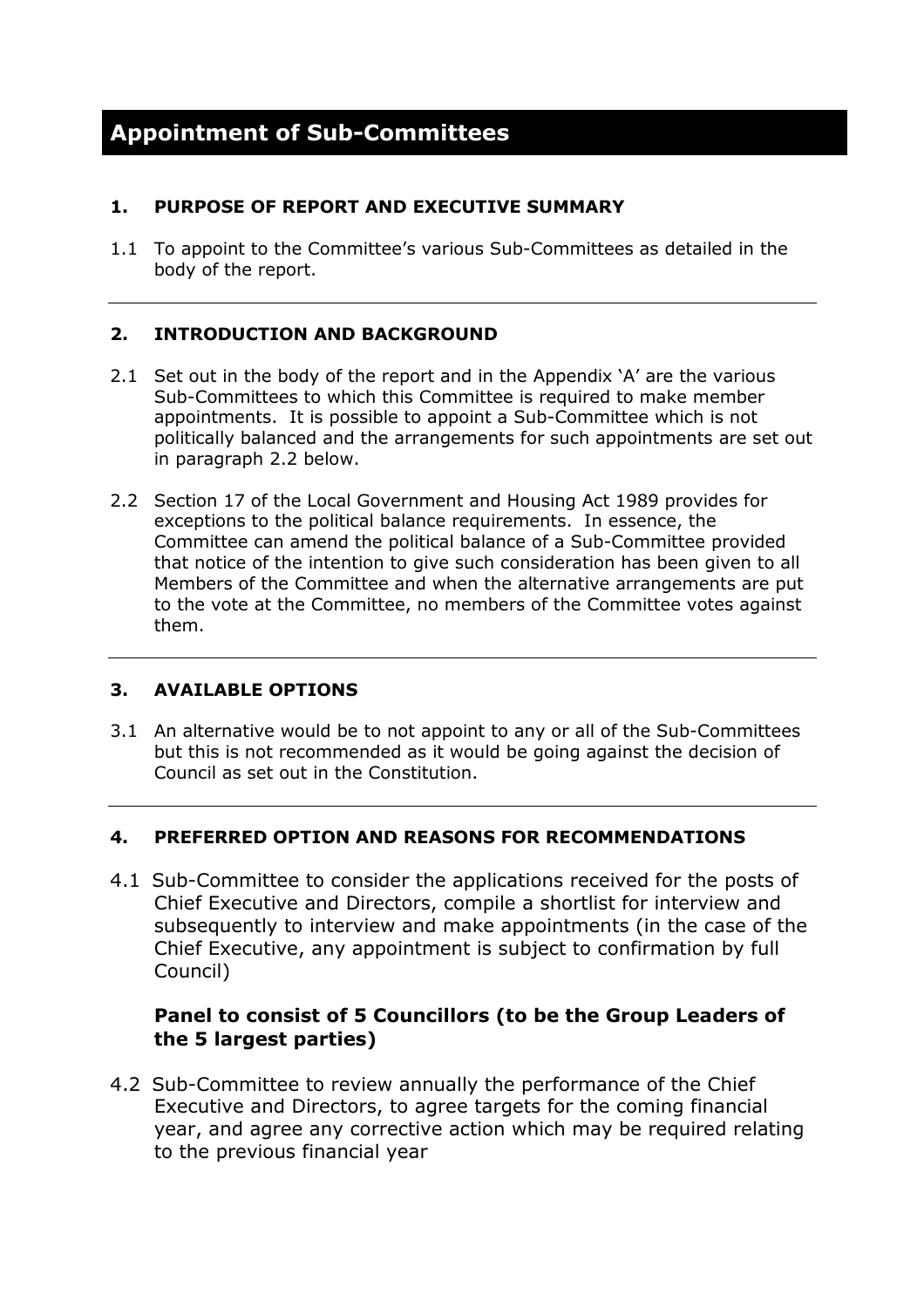#### **Panel to consist of 5 Councillors (to be the Group Leaders of the 5 largest parties)**

4.3 Sub-Committee to review the performance of the Chief Executive at mid year and review the targets set for the financial year

#### **Panel to consist of 5 Councillors (to be the Group Leaders of the 5 largest parties)**

4.4 To hear and determine appeals against decisions taken by the Chief Executive under the disciplinary or capability procedures or to hear grievances raised against the Chief Executive under the grievance procedure

## **Panel to consist of 3 Councillors**

#### **5. NEXT STEPS: COMMUNICATION AND IMPLEMENTATION OF THE DECISION**

5.1 Once the appointments are made, these will be held for the remainder of the municipal year.

#### **6. CROSS-CUTTING ISSUES AND IMPLICATIONS**

| <b>Issue</b>                                    | <b>Implications</b>                                                                                                                                                                                                      | Sign-off                           |
|-------------------------------------------------|--------------------------------------------------------------------------------------------------------------------------------------------------------------------------------------------------------------------------|------------------------------------|
| <b>Impact on Corporate</b><br><b>Priorities</b> | There are no direct impacts on<br>corporate priorities arising from<br>this decision but the sub-<br>committees' impact is through<br>the control of senior officers<br>employed to deliver the<br>strategic objectives. | Head of<br>Finance &<br>Resources. |
| <b>Risk Management</b>                          | Failure to appoint to these Sub-<br>Committees could create<br>difficulties for the Council in<br>undertaking these functions                                                                                            | [Head of<br>Service or<br>Manager] |
| <b>Financial</b>                                | These sub-committees form part<br>of the original plan for the<br>committee system of<br>governance and as such they do<br>not create an additional financial<br>pressure.                                               | Head of<br>Finance &<br>Resources  |
| <b>Staffing</b>                                 | There are no staffing<br>implications                                                                                                                                                                                    | [Head of<br>Service]               |
| Legal                                           | The appointment of the<br>proposed Sub-Committees will<br>comply with the provisions of<br>the Local Government & Housing                                                                                                | Head of<br>Legal<br>Partnership    |